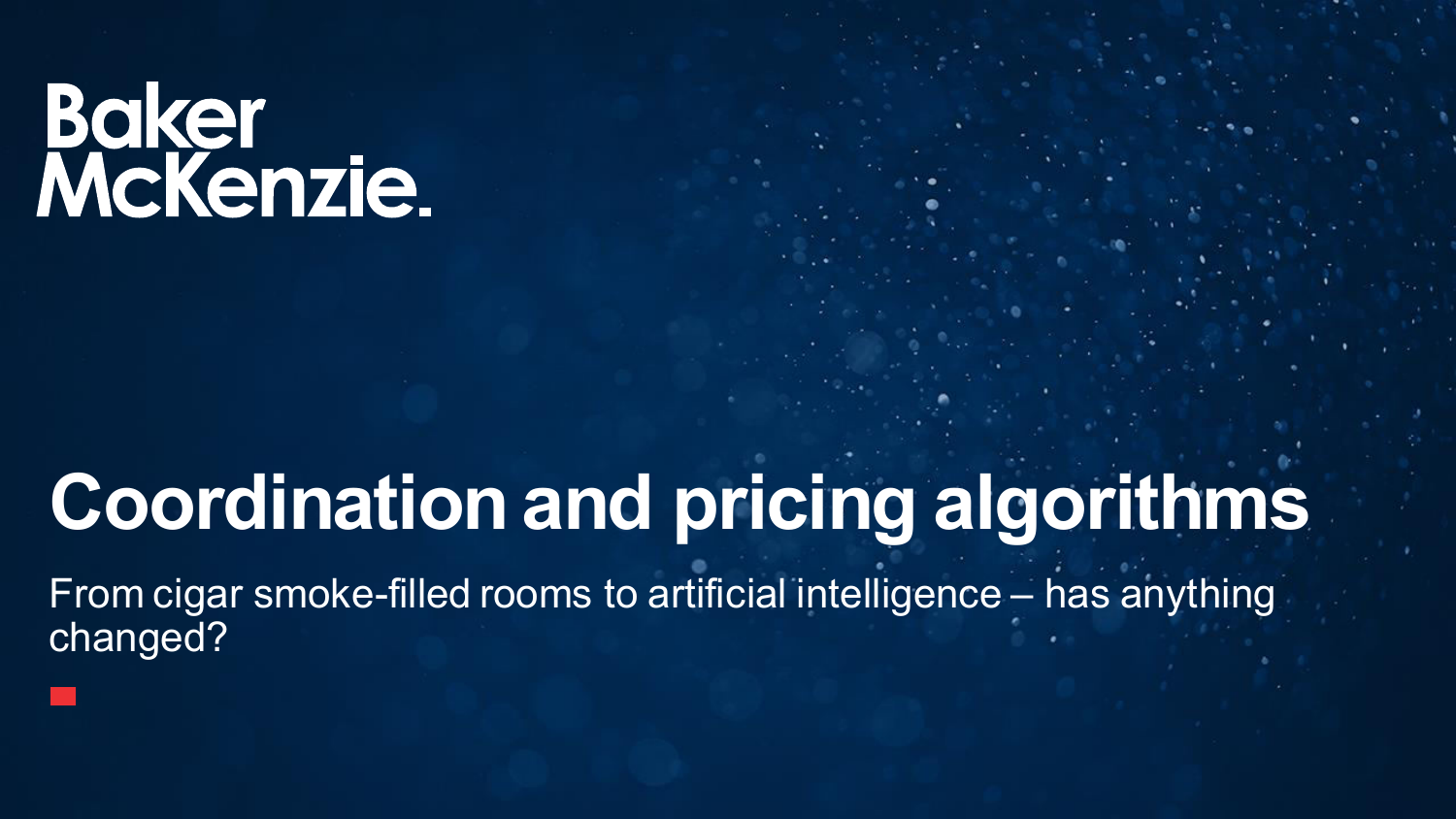## **Agenda**

#### **1** ALGORITHMS AND RPM

- **2** COORDINATION VIA ALGORITHM
- **3** THE CHALLENGE FOR **ENFORCERS**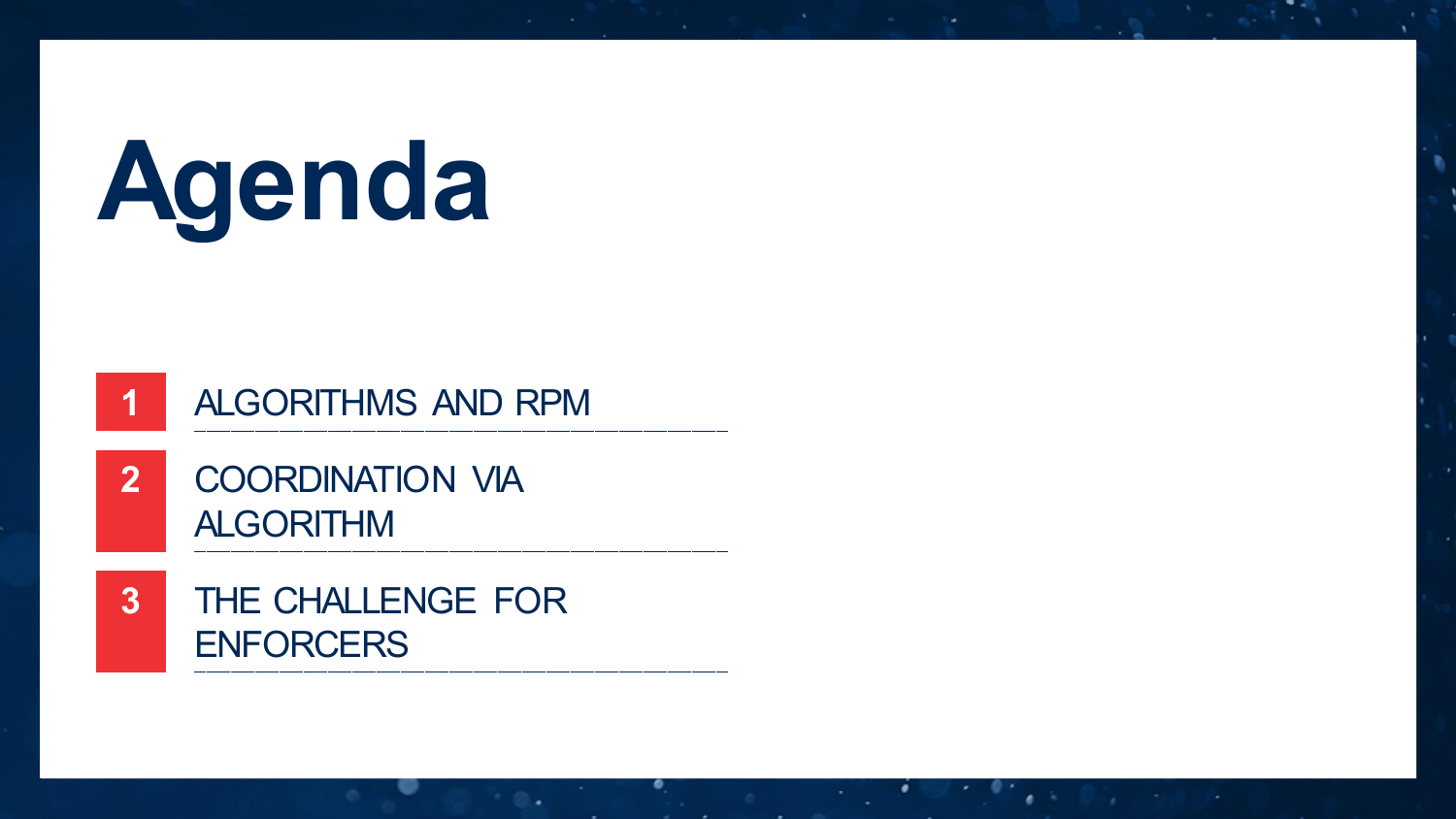

## **Algorithms and RPM**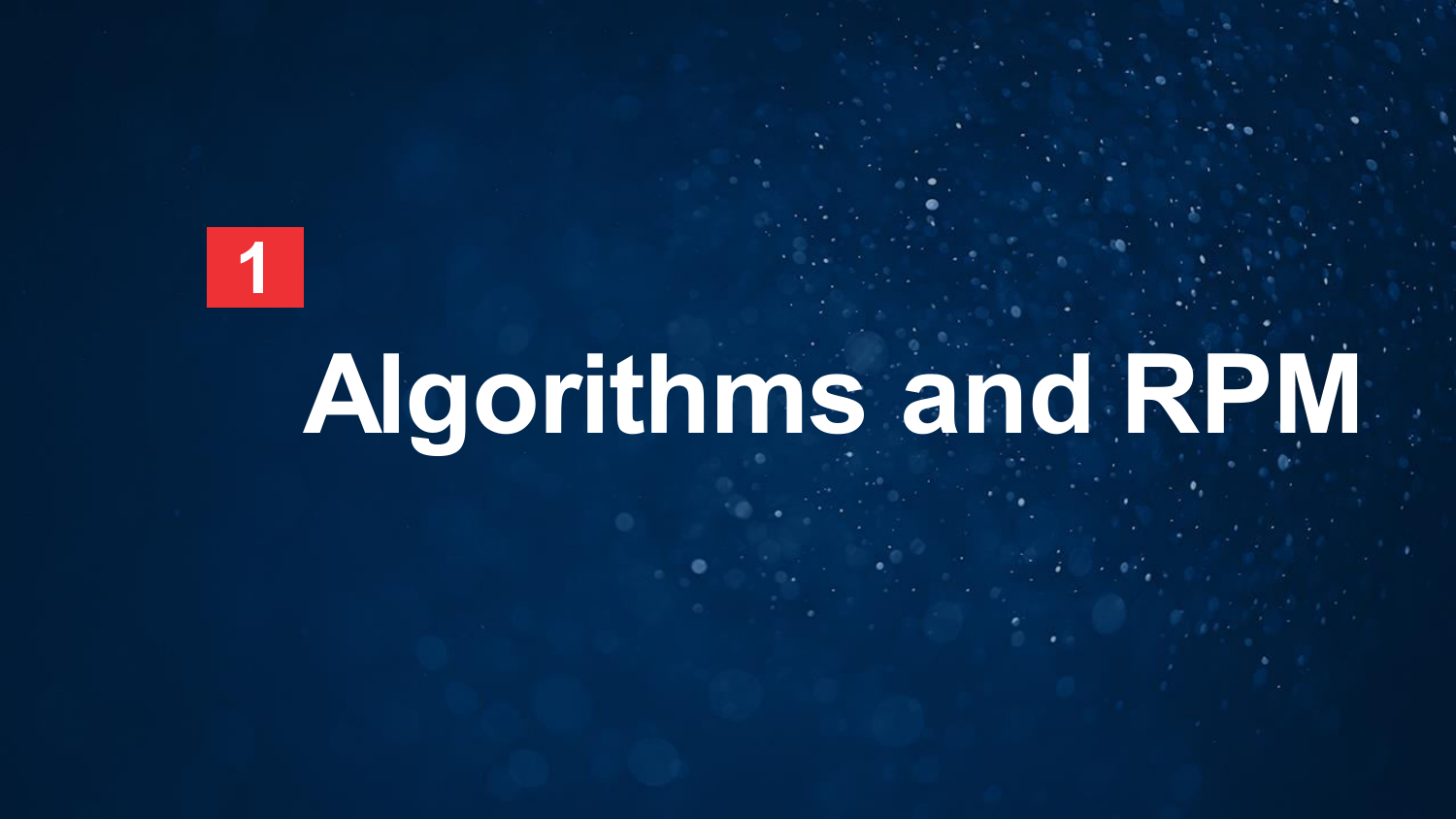### **Resale price maintenance and algorithms**

| RPM = focus area in the UK elsewhere in Europe                                                         |
|--------------------------------------------------------------------------------------------------------|
| Software which matches or beats the retail price of rivals is generally positive news for consumers    |
| But the same software can quickly identify 'maverick' dealers triggering downward price<br>competition |
| Suppliers must therefore be careful not to cause RPM indirectly through complaints or pressure         |
|                                                                                                        |

Enforcers acknowledge that RPM can be made more effective and widespread through price matching software – so could be an aggravating factor justifying a higher fine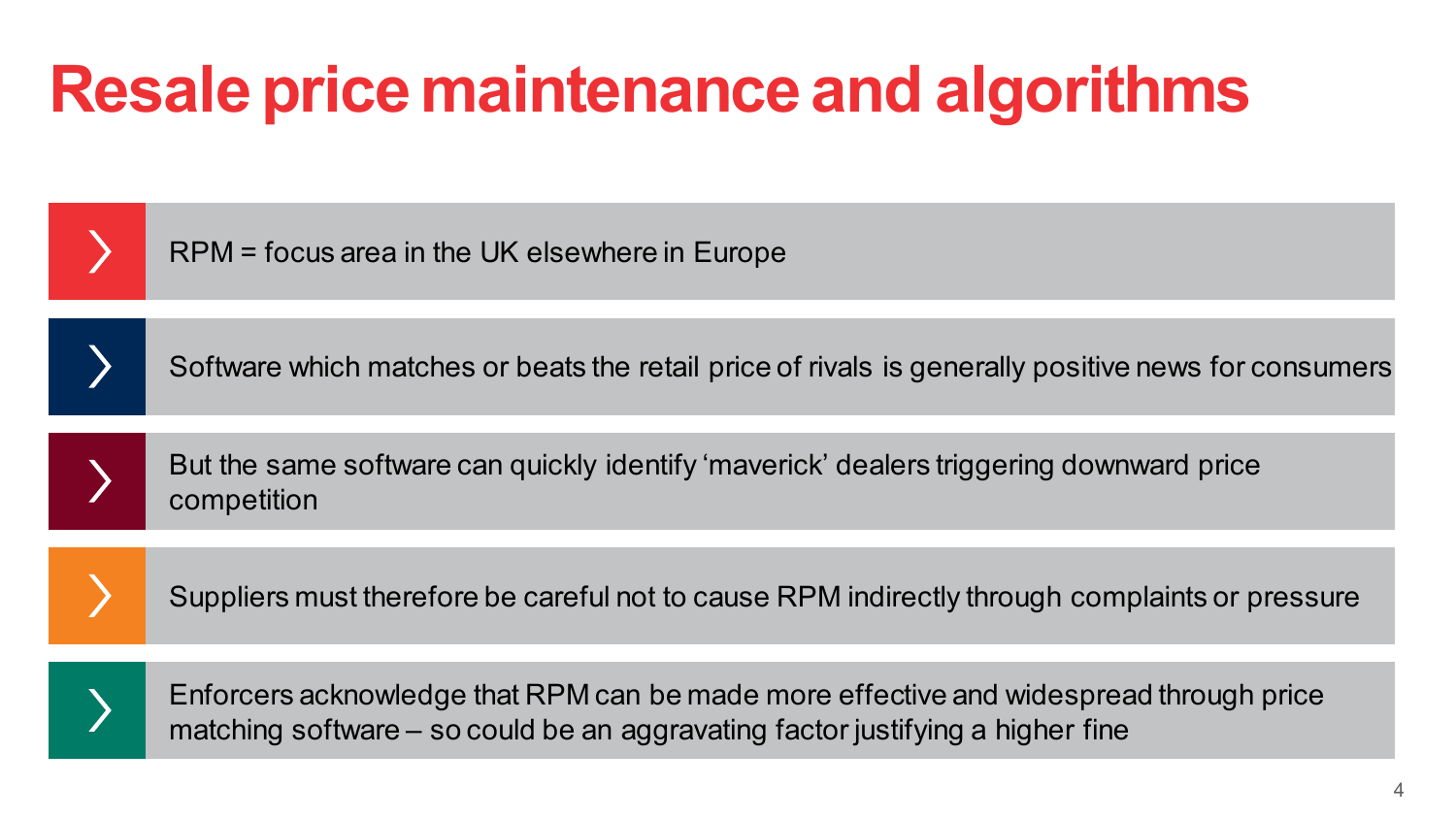**2** 

## **Coordination via Algorithm**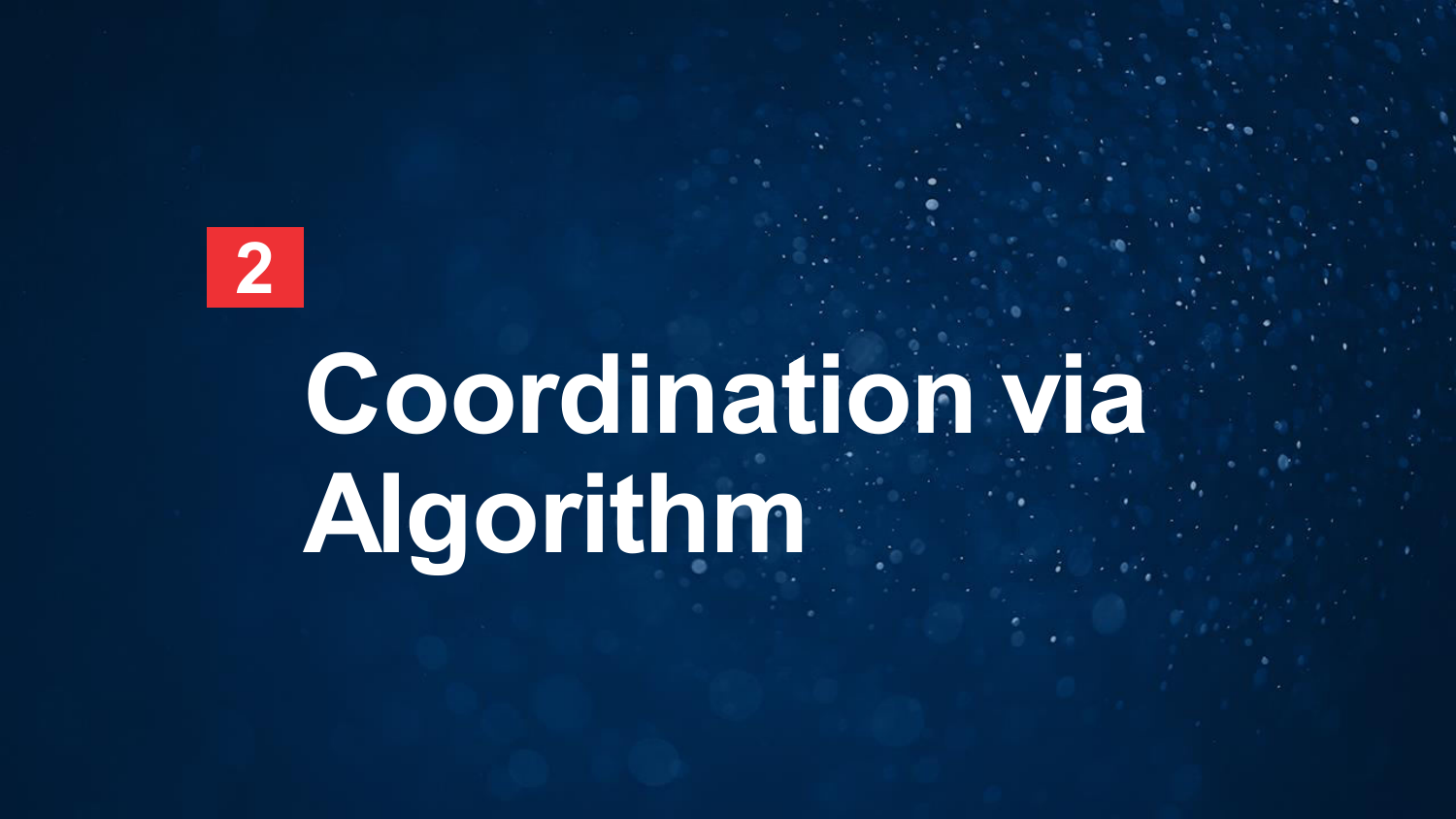### **Coordination via algorithm**





Collusion via self-learning AI

Hub and spoke arrangements where the algorithm provider is the hub

Tacit collusion (anti-competitive outcome without violation) 4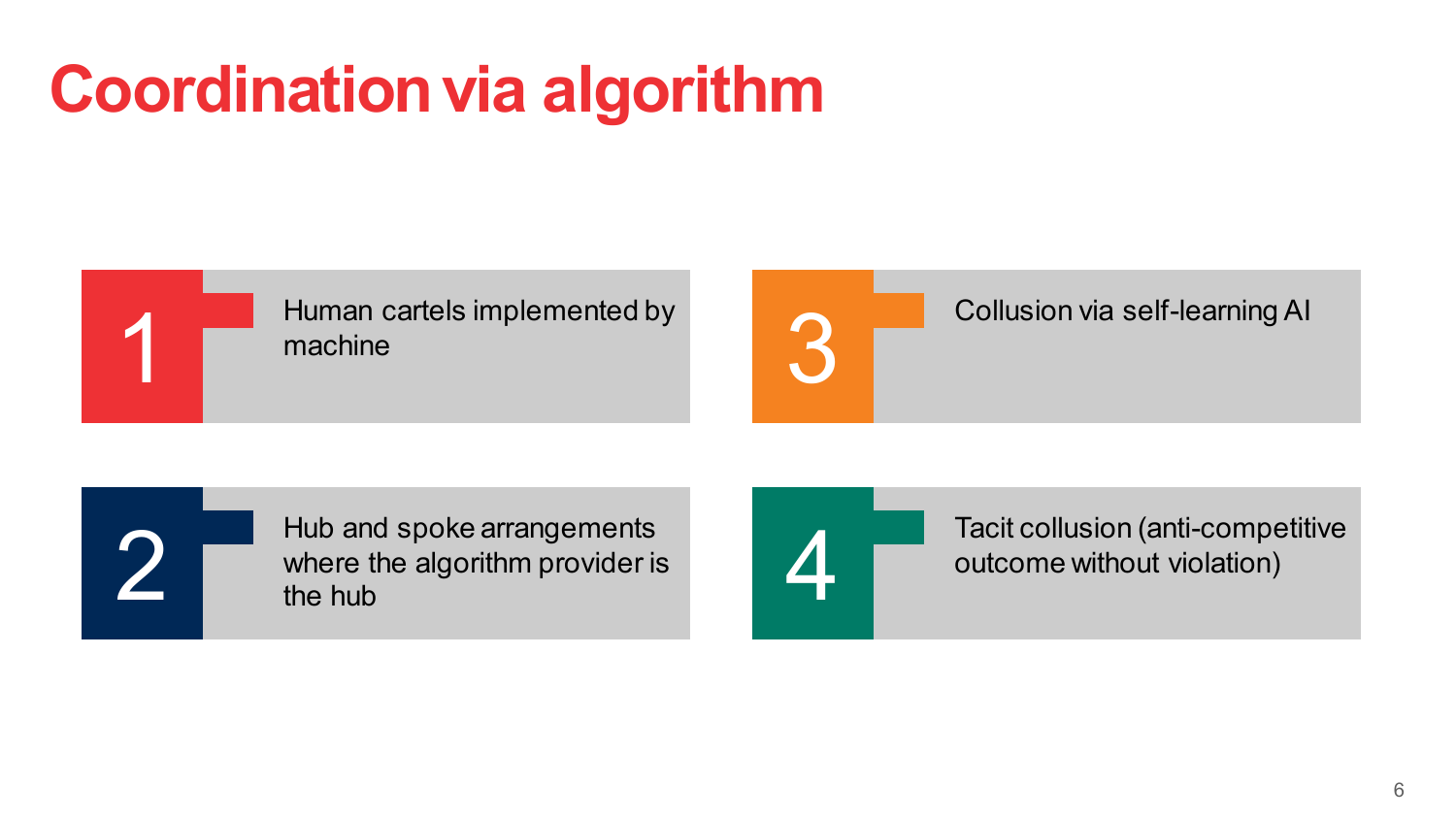#### **Conventional cartel can be implemented by algorithm**

- *Posters case*: Trod and GB Posters agreed not to undercut each other's prices for certain posters and frames sold on Amazon
- Algorithm-based re-pricing software was used to coordinate prices for posters
- $\blacksquare$  UK:
	- Trod was **fined** £163,371 by the CMA with GB obtaining immunity
	- Trod's director was **disqualified** and cannot act as a director of any UK company for a period of five years
- US: Trod pleaded guilty in federal court to price-fixing scheme and was fined \$50,000.

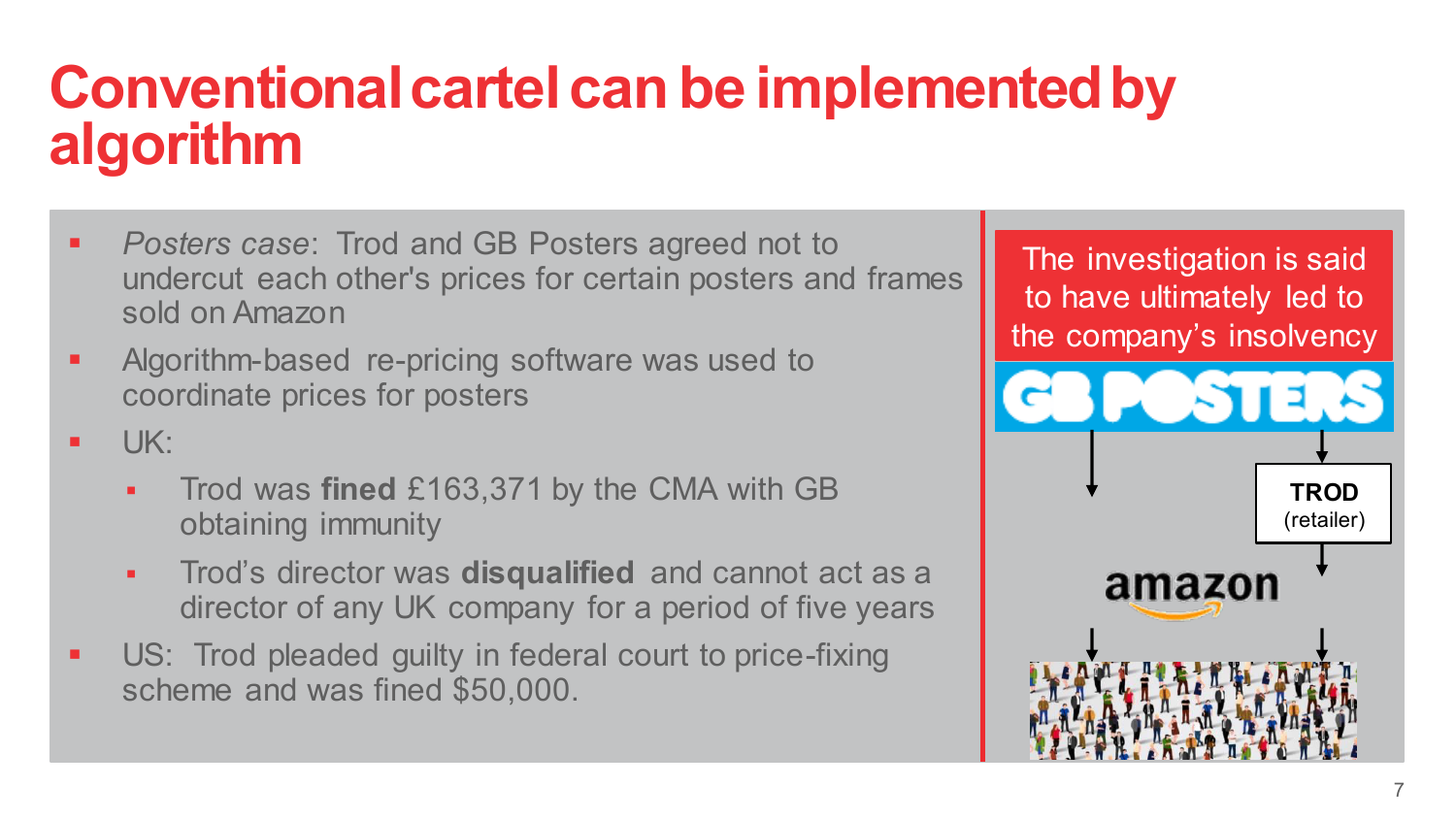#### **'Hub and spoke'**

1 'Hub and spoke' cartels can arise where independent players ('spokes') coordinate through a third party ('hub') – may be instigated by hub or spokes.

2

The theory: 'hub and spoke' could arise if competitors decide, instead of using their own data and algorithms, that it is more effective to delegate their pricing decisions to a common intermediary which provides algorithmic pricing services

3 Price competition reduced/eliminated even though competitors are not expressly fixing the<br>
3 Price competition reduced/eliminated even though competitors are not expressly fixing the price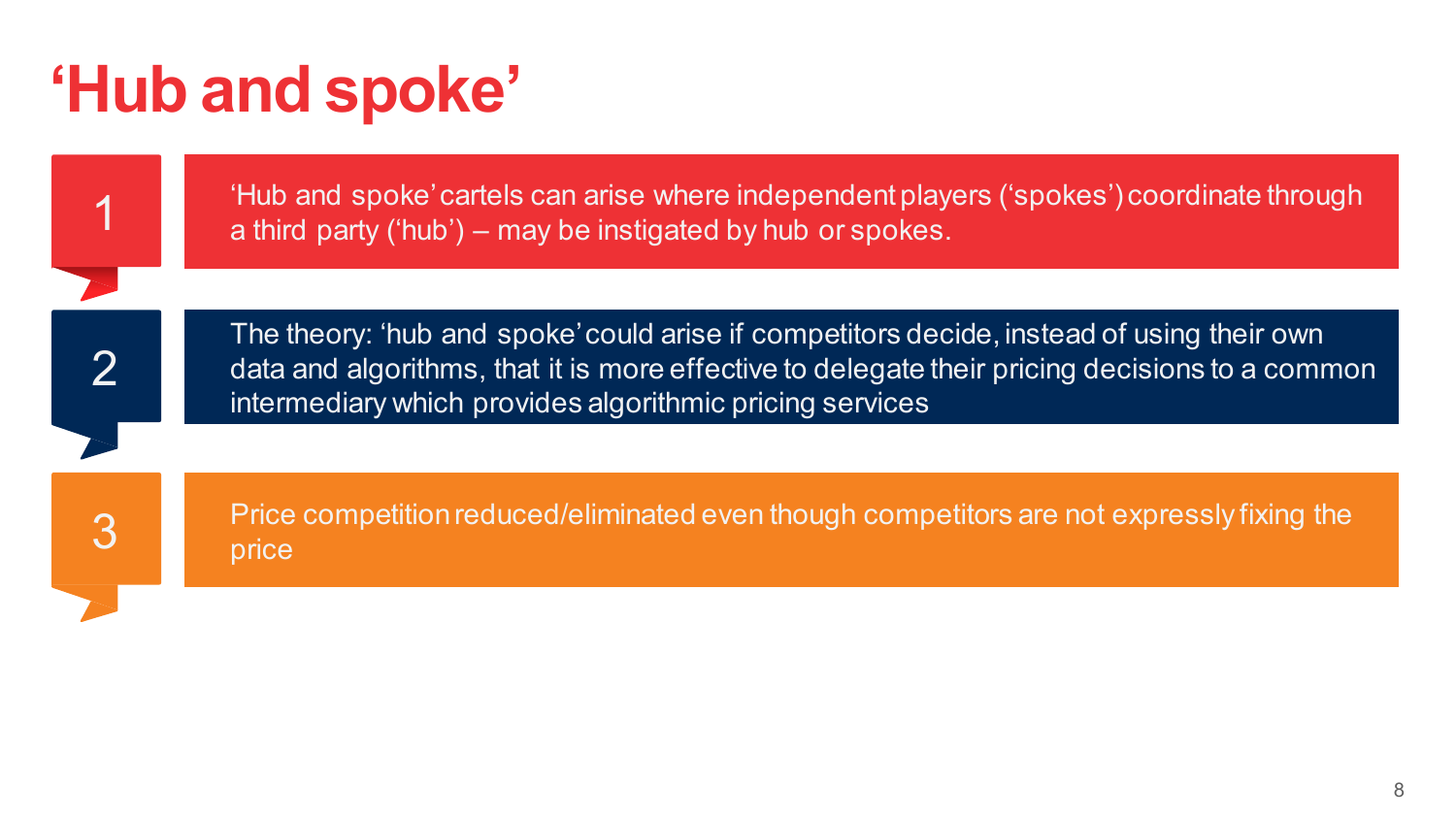### **Self-learning algorithms**

**Cartels via robot?** 

- **•** What if algorithms decide to collude even though their designers did not intend/plan this?
- **Futuristic worry for now**
- Would there be a 'meeting of minds' for which a human could be punished?
- How far can concept of human agency be stretched to cover this sort of conduct?
- Should there be strict liability/compliance by design i.e. in-built safeguards?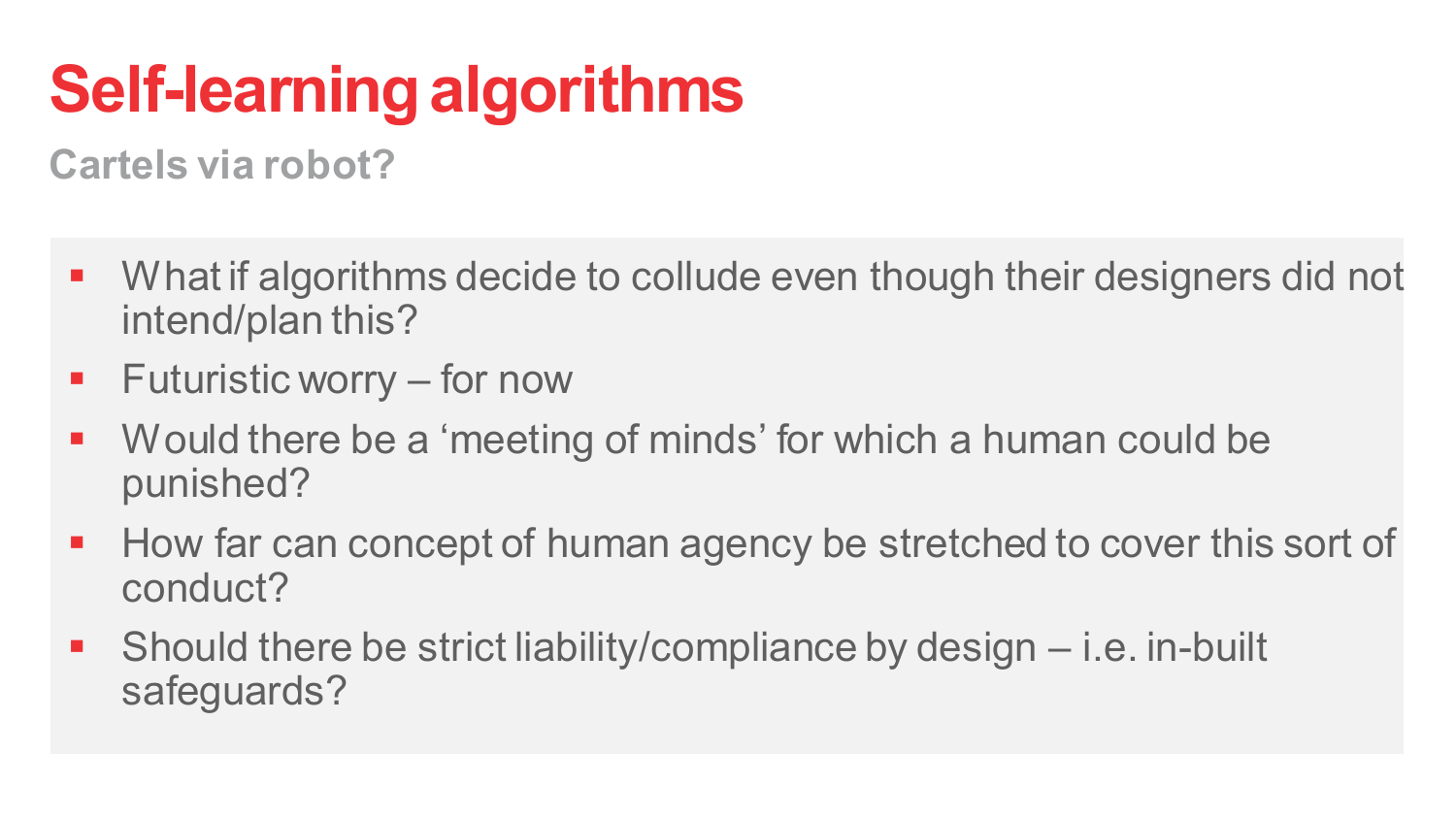### **Pricing algorithms leading to tacit collusion?**

- Some agencies worry that the increased use of algorithms could lead to 'tacit collusion' where consumers lose out (by paying higher prices) but without a competition law violation
- Why? Growing market transparency and high speed algorithmic reactions to price cuts could remove the incentive to cut prices (since the benefit would be short-lived)
- As a result, firms could reach a supra-competitive price determined by algorithm
- So far just a theory but UK CMA thinks in some cases pricing algorithms could present the "missing piece" of the puzzle
- At the same time, personalised pricing and differentiated markets could make it difficult for firms to coordinate pricing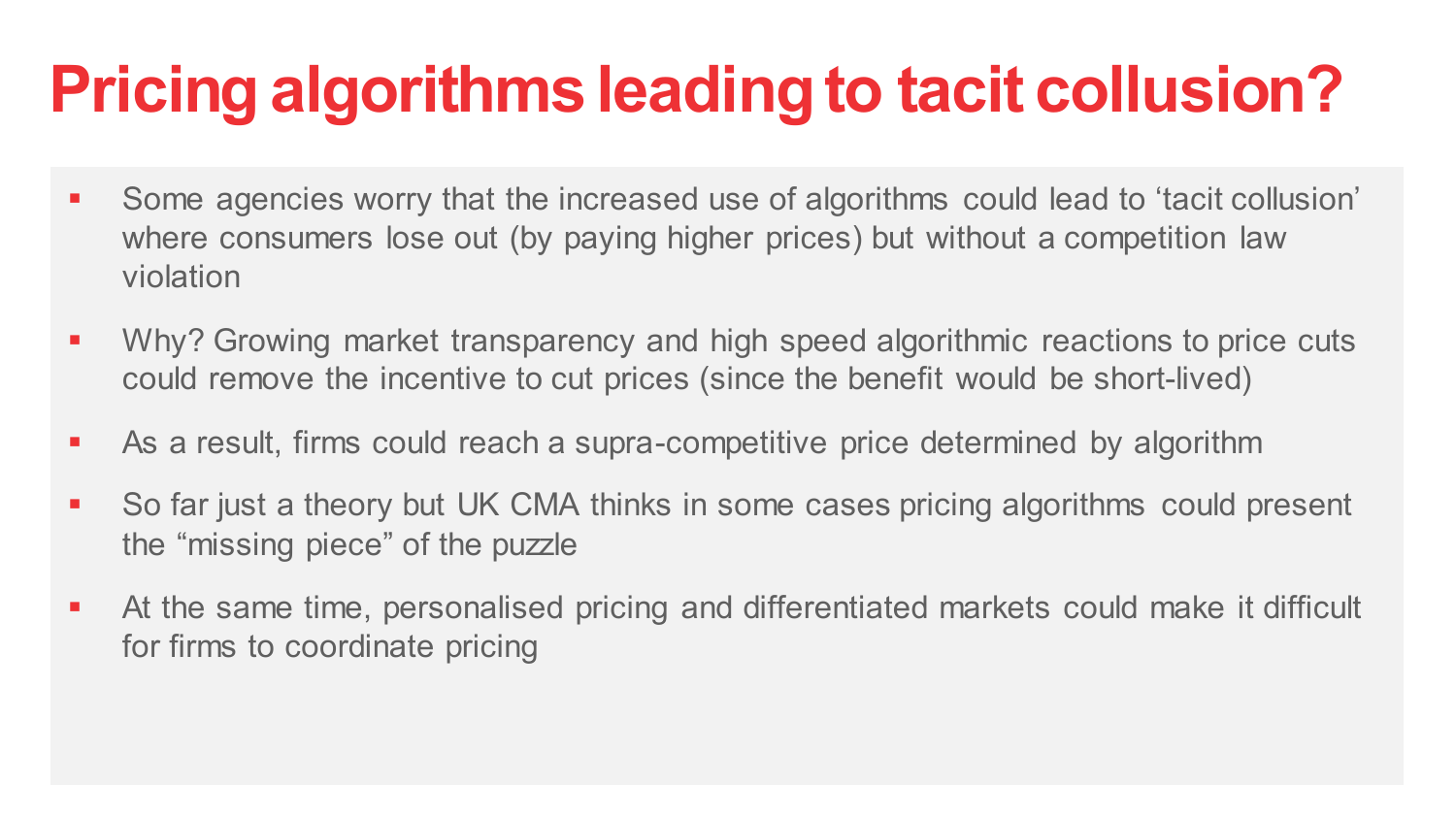

### **The Challenge for Enforcers**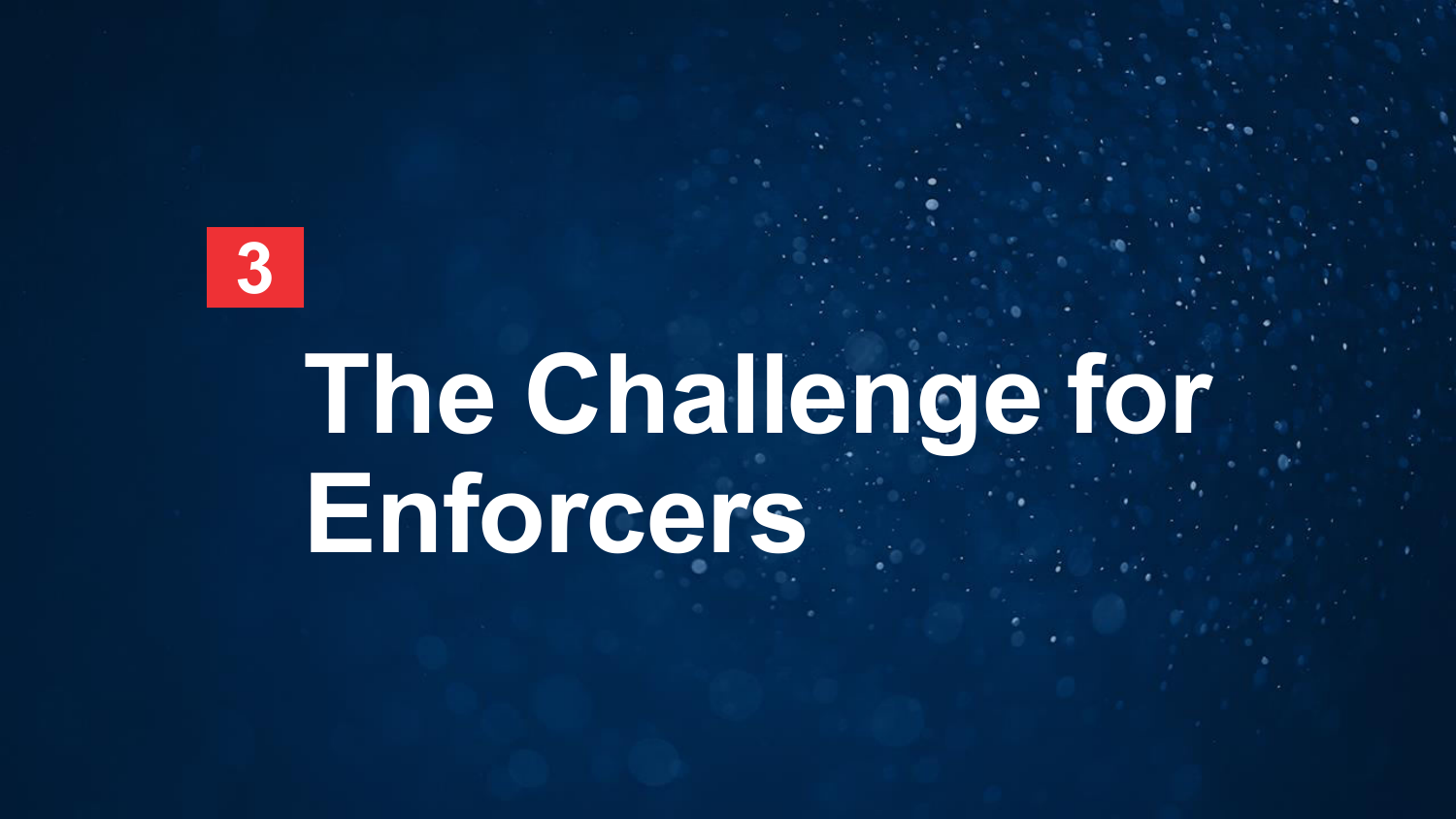#### **Challenge for enforcers**

- Where market transparency is high unlawful collusion and "mere "parallel conduct may look very similar
- The complexity of algorithms and ability to evolve
- So agencies are:
	- looking to deepen understanding of the effect of algorithms on competition and consumers in online markets
	- investing in both in-house 'technological' expertise and in new digital forensic tools and investigative technologies to more effectively uncover, investigate and take action against unlawful activity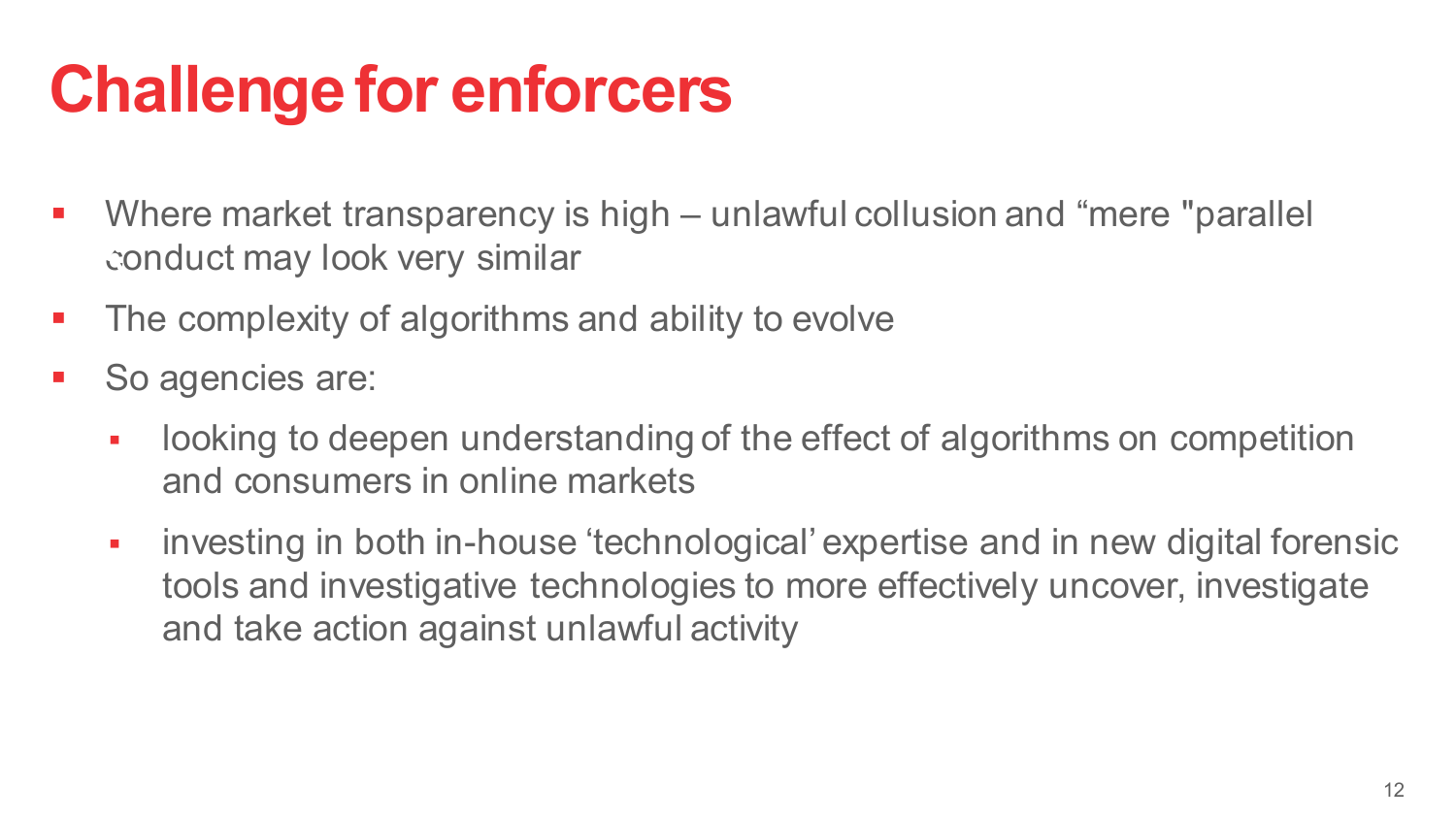#### **ANTITRUST AGENCIES AROUND THE WORLD GRAPPLING WITH DIGITAL**

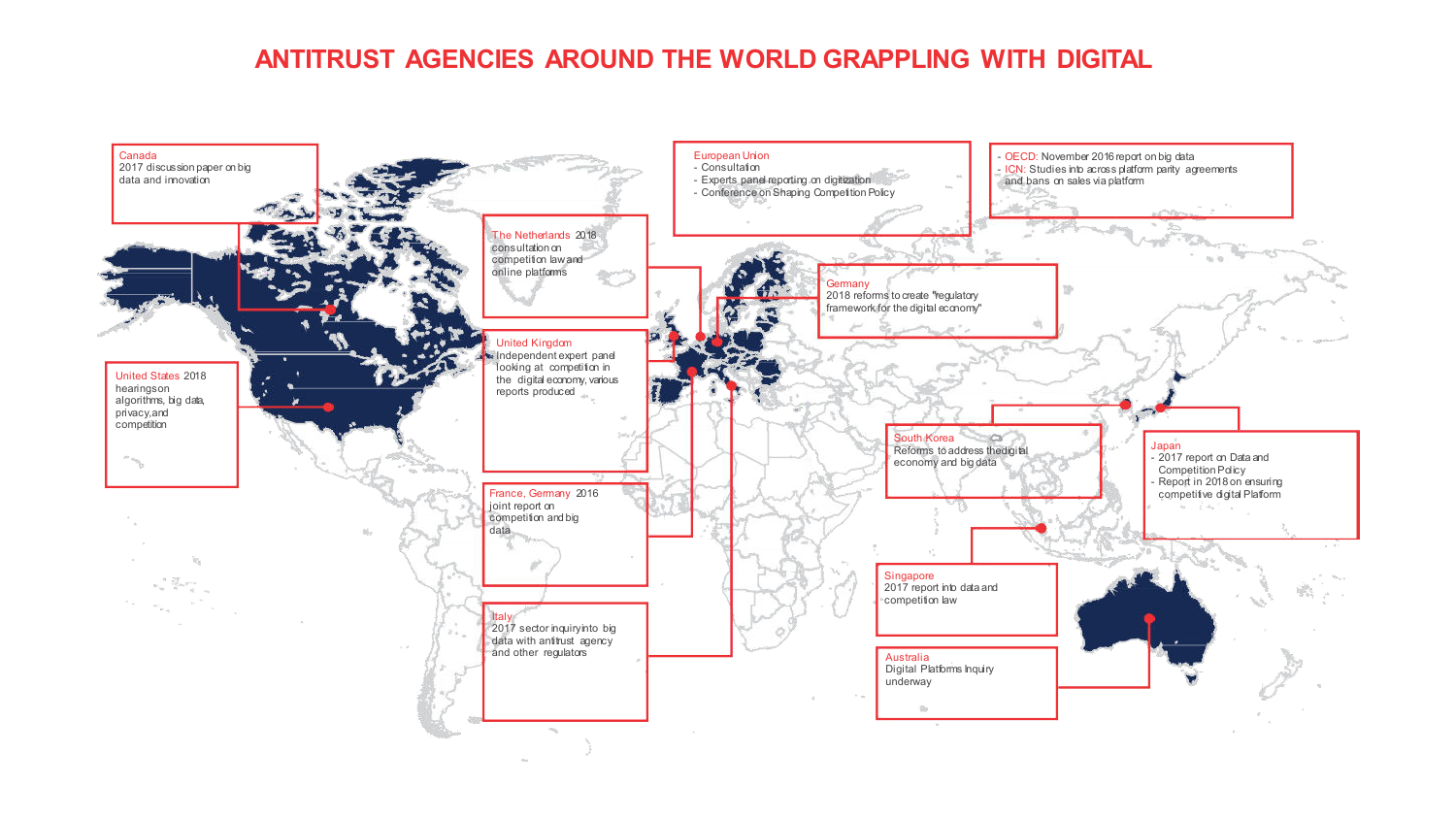### **Hot off the press..**

#### **Sharper tools**



**CMA chair is demanding new tools to address "twin challenges" posed by the digital economy and declining public confidence in competition** 

- **Faster investigations**
- **Widening use of interim measures**
- Greater powers to impose remedies after market studies/investigations
- **Tougher sanctions for supplying false or misleading information**
- **Faster appeals**
- **Mandatory notification of certain mergers**